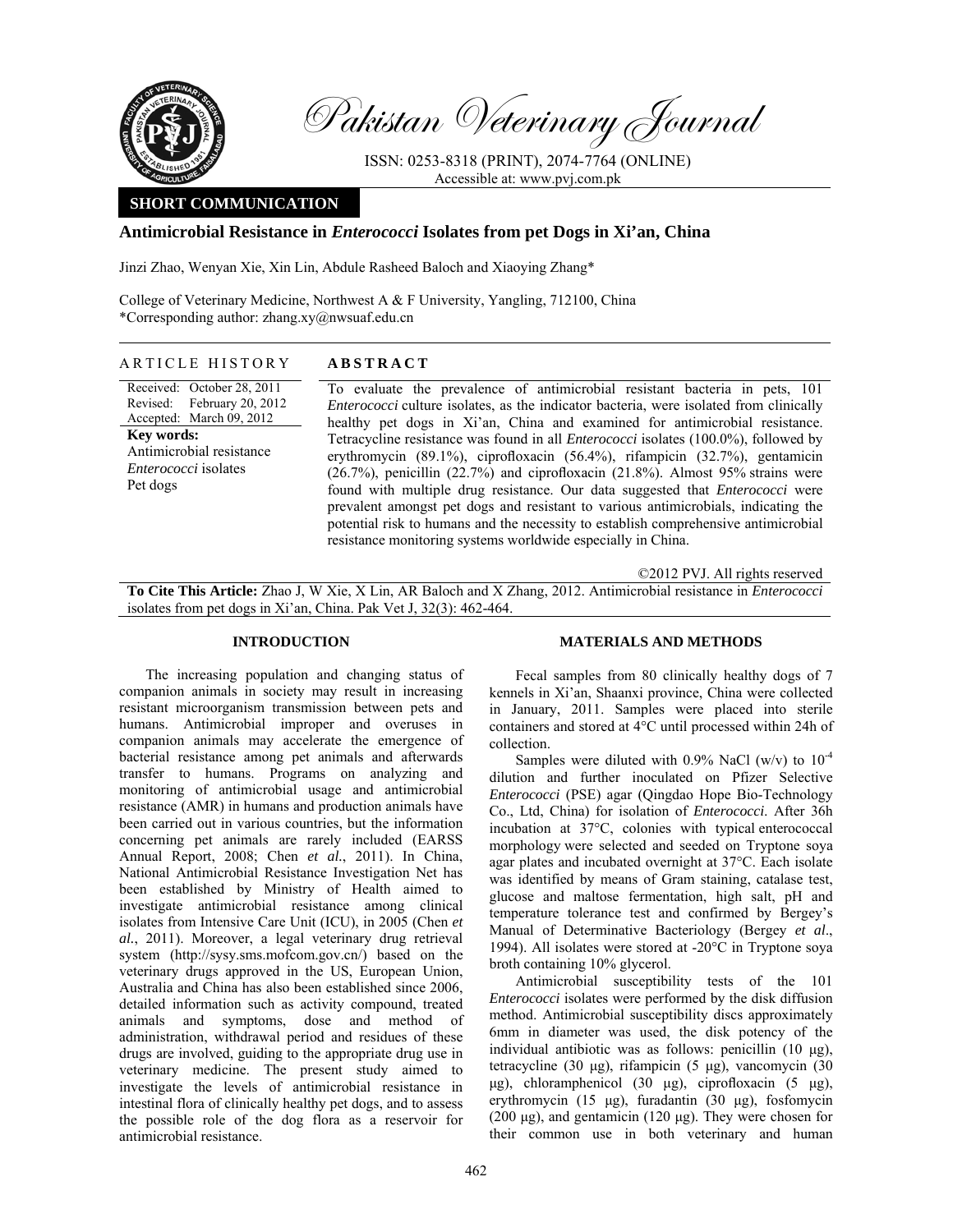infections. Susceptibility results were interpreted using Clinical and Laboratory Standards Institute (CLSI, 2008) criteria. Intermediate resistances were allotted to the resistance category. *Enterococcus faecalis* ATCC 29212 was used as a quality control. Multidrug-resistant (MDR) isolates were defined if they exhibited resistance to drugs of  $\geq$ 2 antimicrobial types. All statistical analyses were performed using Microsoft Excel (Excel 2010, Microsoft Corp, Redmond, United States).

#### **RESULTS AND DISCUSSION**

Faecal samples were diluted and plated on PSE agar plated, after 36h incubation at 37°C, colonies with the brown-black halo were selected. Microscopic examination of the selected isolates showed Gram-positive cocci, and often occurred in pairs or short chains. The pure culture of the isolates on Tryptone soya agar plates presented lacte, small and smooth bacteria colony. The selected *Enterococcus* spp. colonies were catalase negative, ferment glucose and maltose generating acid. They can grow in 6.5% NaCl, 40% bile salts, at pH 9.6, at 45°C and can resist 30min at 60°C. The culture characteristics and biochemical test results of the *Enterococci* isolates were the same with the *Enterococcus faecalis* ATCC 29212.

Of the total 80 samples, 93.7% (75/80) were *Enterococci* positive, while relative lower positive percentages were found in dogs from veterinary clinics in the US in 2007 and dogs from kennels or household in Belgium (De Graef *et al*., 2004; Jackson *et al*., 2009). This difference may be relative to different origins of dogs, different animal feed and living conditions.

A total of 101 *enterococci* cultures were isolated from 75 positive samples. According to the interpretation standard as shown in Table 1, results of susceptibility tests are presented in Fig. 1. Resistance to tetracycline was occurred in all *enterococci* isolates, which is much greater than 32% of *enterococci* isolated from healthy dogs in Denmark in 2006 and 51% of *enterococci* from pets sampled from veterinary clinics in the US in 2007 (Damborg *et al*., 2008; Jackson *et al*., 2009). A high erythromycin resistance of 89.1% was observed, comparable to the *E. faecalis* from healthy pets (91%) in Portugal, which confirmed the wide distribution of erythromycin-resistant *enterococci* mediated by resistance genes *erm*(B) (Jackson *et al*., 2010). *Enterococci* resistant to higher levels (56.4%) of ciprofloxacin, compared to that (32%) isolated from dog samples collected from animal hospital in Italy in 2005 (Ossiprandi *et al.*, 2008). The present study found higher resistance to tetracycline, erythromycin and ciprofloxacin in clinically healthy pet dogs than studies from other research groups, indicating worse pet antimicrobial resistance situation in China.

Gentamicin belongs to aminoglycosides, are routinely used in combinations for topical therapy in canine (Guardabassi *et al.*, 2004). Relatively common (26.7%) resistance was observed in *enterococci* isolates in China. None of the 101 enterococci isolates was resistant to vancomycin (the last treatment available in serious and multi-drug resistant infections), indicating VRE are rare in dogs, which is consistent with previous study in companion animals (De Graef *et al.*, 2004; Leener *et al.*, 2005; Delgado *et al.*, 2007; Ossiprandi *et al.*, 2008).

**Table 1:** The interpretation standard of antimicrobial susceptibility tests with disc diffusion method of *Enterococci* 

|                 |            | The diameter of the inhibition zone (mm) |             |
|-----------------|------------|------------------------------------------|-------------|
| Antibiotics     | Resistant  | Intermediate                             | Susceptible |
|                 | zone       | zone                                     | zone        |
| Penicillin      | $\leq$   4 |                                          | $\geq$ 15   |
| Tetracycline    | $\leq$   4 | $15 - 18$                                | $\geq$ 19   |
| Rifampicin      | $≤$ 16     | $17 - 19$                                | $\geq 20$   |
| Vancomycin      | $\leq$   4 | $15 - 16$                                | $\geq$ 17   |
| Chloramphenicol | $\leq$ 12  | $13 - 17$                                | ≥18         |
| Ciprofloxacin   | $\leq$ 15  | $16 - 20$                                | ≥20         |
| Erythromycin    | $\leq$ 13  | $14 - 22$                                | $\geq$ 23   |
| Furadantin      | $\leq$   4 | $15 - 16$                                | $\geq$ 17   |
| Fosfomycin      | $\leq$ 12  | $13 - 15$                                | $\geq$ 17   |
| Gentamicin      | ≤ 6        | 7~9                                      | $\geq 10$   |

| Table 2: Multidrug resistance patterns in Enterococci from pet dogs |                         |                  |                   |  |
|---------------------------------------------------------------------|-------------------------|------------------|-------------------|--|
|                                                                     | Patterns (No. and types | No. of resistant | Percentage of     |  |
|                                                                     | of antimicrobials)      | strains          | resistant strains |  |
| $\overline{2}$                                                      | TE-E                    | 15               | 16.80%            |  |
| 3                                                                   | TE-CIP                  | $\overline{2}$   |                   |  |
|                                                                     | TE-E-C                  | 5                |                   |  |
|                                                                     | TE-E-CIP                | 5                | 22.70%            |  |
|                                                                     | TE-E-GM                 | 5                |                   |  |
|                                                                     | TE-E-RA                 | 4                |                   |  |
|                                                                     | TE-E-FT                 | I                |                   |  |
|                                                                     | TE-GM-RA                | ı                |                   |  |
|                                                                     | TE-CIP-GM               | ı                |                   |  |
|                                                                     | TE-E-P                  | ı                |                   |  |
| 4                                                                   | TE-E-CIP-RA             | 10               |                   |  |
|                                                                     | TE-E-CIP-P              | 7                |                   |  |
|                                                                     | TE-E-CIP-GM             | 5                |                   |  |
|                                                                     | TE-E-CIP-C              | 3                | 34.60%            |  |
|                                                                     | TE-E-C-GM               | 3                |                   |  |
|                                                                     | TE-E-CIP-FT             | $\overline{2}$   |                   |  |
|                                                                     | TE-E-C-RA               | T                |                   |  |
|                                                                     | TE-E-C-P                | ı                |                   |  |
|                                                                     | TE-CIP-P-RA             | ı                |                   |  |
|                                                                     | TE-E-P-A                | ı                |                   |  |
|                                                                     | TE-GM-E-RA              | ı                |                   |  |
| 5                                                                   | TE-E-CIP-P-RA           | 4                |                   |  |
|                                                                     | TE-E-CIP-C-RA           | 3                |                   |  |
|                                                                     | TE-E-CIP-GM-P           | 3                |                   |  |
|                                                                     | TE-E-CIP-GM-RA          | 3                | 16.80%            |  |
|                                                                     | TE-E-CIP-C-P            | $\overline{2}$   |                   |  |
|                                                                     | TE-E-CIP-C-FOS          | T                |                   |  |
| 6                                                                   | TE-E-CIP-C-GM           | I                |                   |  |
|                                                                     | TE-E-CIP-C-GM-RA        | $\overline{2}$   |                   |  |
|                                                                     | TE-E-CIP-GM-P-RA        | $\overline{2}$   | 3.96%             |  |

Isolates of multidrug resistance patterns were most often identified from pet dogs in Xi'an, China. TE = Tetracycline; E = Erythromycin; CIP = Ciprofloxacin; RA = Rifampicin; GM = Gentamicin; P = Penicillin; C = Chloramphenicol; FOS =Fosfomycin; VA =Vancomycin; FT= Furadantin.



**Fig. 1:** Antimicrobial resistance pattern of *Enterococci* isolated from pet dogs in Xi'an, China